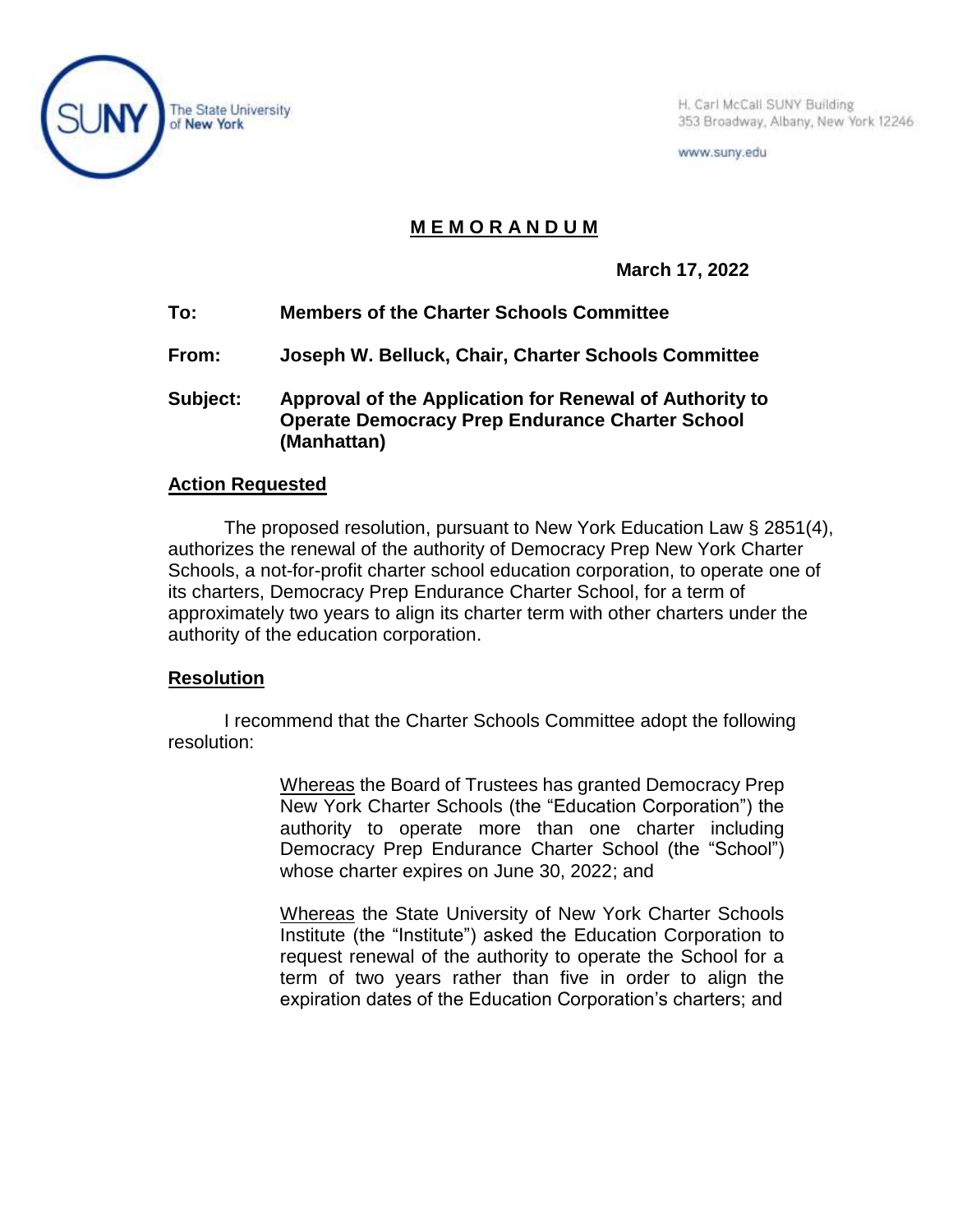Whereas the Charter Schools Committee, acting on behalf of the Board of Trustees, as required by Subdivision 2851(4)(e), has considered, prior to approval of the application to renew the authority to operate the School, the means by which the School will meet or exceed the enrollment and retention targets of students with disabilities, English language learners, and students who are eligible applicants for the federal Free and Reduced Price Lunch program as set forth in the application, which targets were prescribed by the Institute on behalf of the Board of Trustees; now, therefore, be it

Resolved that the Education Corporation's application for renewal of the authority to operate the School be, and hereby is, approved through and including July 31, 2024; and, be it further

Resolved that: 1) the School, as described in the Education Corporation's application for renewal of authority to operate the School, meets the requirements of the New York Charter Schools Act of 1998 (as amended) and applicable laws, rules, and regulations; 2) the Education Corporation can demonstrate the ability to operate the School in an educationally and fiscally sound manner; and, 3) approving the application to renew the authority to operate the School is likely to improve student learning and achievement and materially further the purposes set out in Education Law § 2850(2); and, be it further

Resolved that the Institute, on behalf of the Board of Trustees, be, and hereby is, directed to: 1) enter into a proposed charter revision with the Education Corporation in accordance with this resolution, which shall include such assurances and terms as the Institute shall deem necessary and appropriate; and, 2) thereafter, submit the proposed revision to the New York State Board of Regents for review, comment, and potential approval.